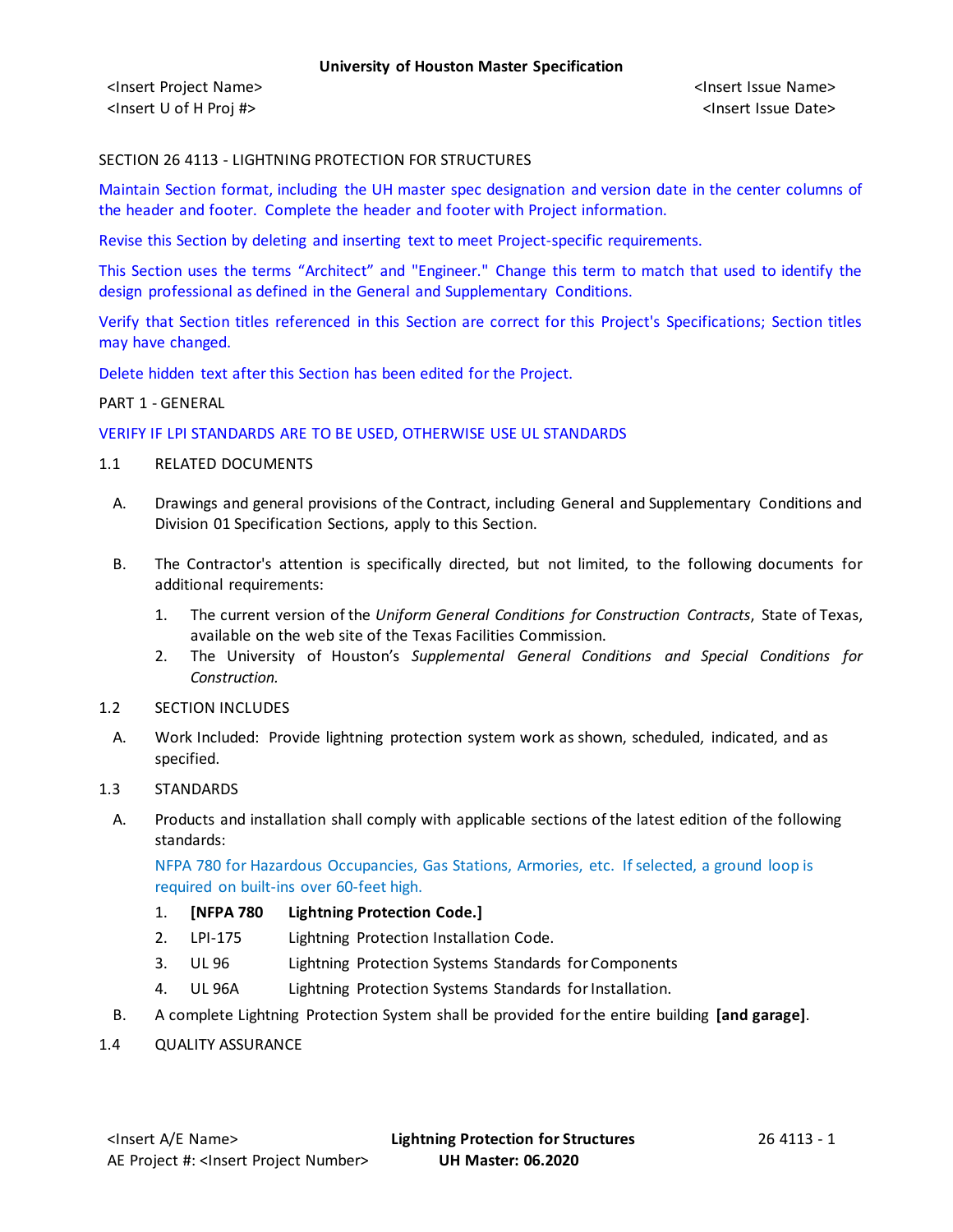<Insert Project Name> <Insert Issue Name> <Insert U of H Proj #> <Insert Issue Date>

- A. Manufacturers: Only firms regularly engaged in the manufacture of lightning protection system components whose products have been in satisfactory use in similar service for not less than 5 years shall be used.
- B. Installer: System installer shall be a licensed electrical contractor, LPI certified Master Installer or an installer with a minimum of 5 years' experience as a UL Master Label Installer.

### **[VERIFY CLASS]**

C. LPI Compliance: The entire installation shall be in accordance with the LPI "Lightning Protection Installation Code", LPI-175 (latest edition), for Class **[I] [II]** installations.

**[CLASS II INSTALLATIONS: BUILDINGS OVER 75-FEET IN HEIGHT OR ANY BUILDING IN WHICH THE STEEL FRAME IS USED AS A DOWN CONDUCTOR]**

**[CLASS I INSTALLATIONS: BUILDINGS UNDER 75-FEET IN HEIGHT, OR ANY BUILDING IN WHICH THE STEEL FRAME IS USED AS A DOWN CONDUCTOR]**

- D. Underwriters' Laboratories, Inc. (UL) Labels: All conductors shall bear UL Label at 10-footintervals along the length of the conductor. All air terminals shall bear UL Label. The completed installation shall be awarded the Master Label Certificate per UL 96A (latest edition).
- 1.5 SHOP DRAWING SUBMITTALS
- A. Shop Drawing submittals shall include, but not be limited to, the following:
	- 1. Manufacturer's data and cut sheets on all system components including, but not limited to air terminals, braces, and mounting base, main conductors, branch (secondary) conductors, ground electrode (rod, wing plate, or ground plate), bimetal splicers, clamps, fittings, and connectors, and method of roof flashing.
	- 2. Dimensioned drawings in plan view (and riser) showing accurately scaled air terminal layouts, main and branch conductor routing, down conductor location, ground electrode and inspection pit locations, counterpoise routing and all bodies of conductance and inductance connected to the system.
	- 3. Additional information as required in Section 26 0001"Electrical General Provisions."
- 1.6 PRODUCT DELIVERY, STORAGE, AND HANDLING
	- A. Store lightning protection system materials in a clean, dry space.
	- B. Handle carefully to avoid damage or bending of air terminals and components.

### PART 2 - PRODUCTS

### 2.1 MATERIALS AND COMPONENTS

A. General: All components of the system shall individually meet the factory inspection requirements of UL 96 for lightning protection materials. All materials shall comply in weight, size, and composition with the requirements of the Underwriters' Laboratories, Inc. and the National Fire Protection Association Code relating to this type of structure. Materials shall be designed for their intended use, and shall meet the factory inspection requirements of Underwriters' Laboratories, Inc. Provide products as specified in the following paragraphs:

# **[VERIFY TABLE AND CLASS AND USE OF ALUMINUM]**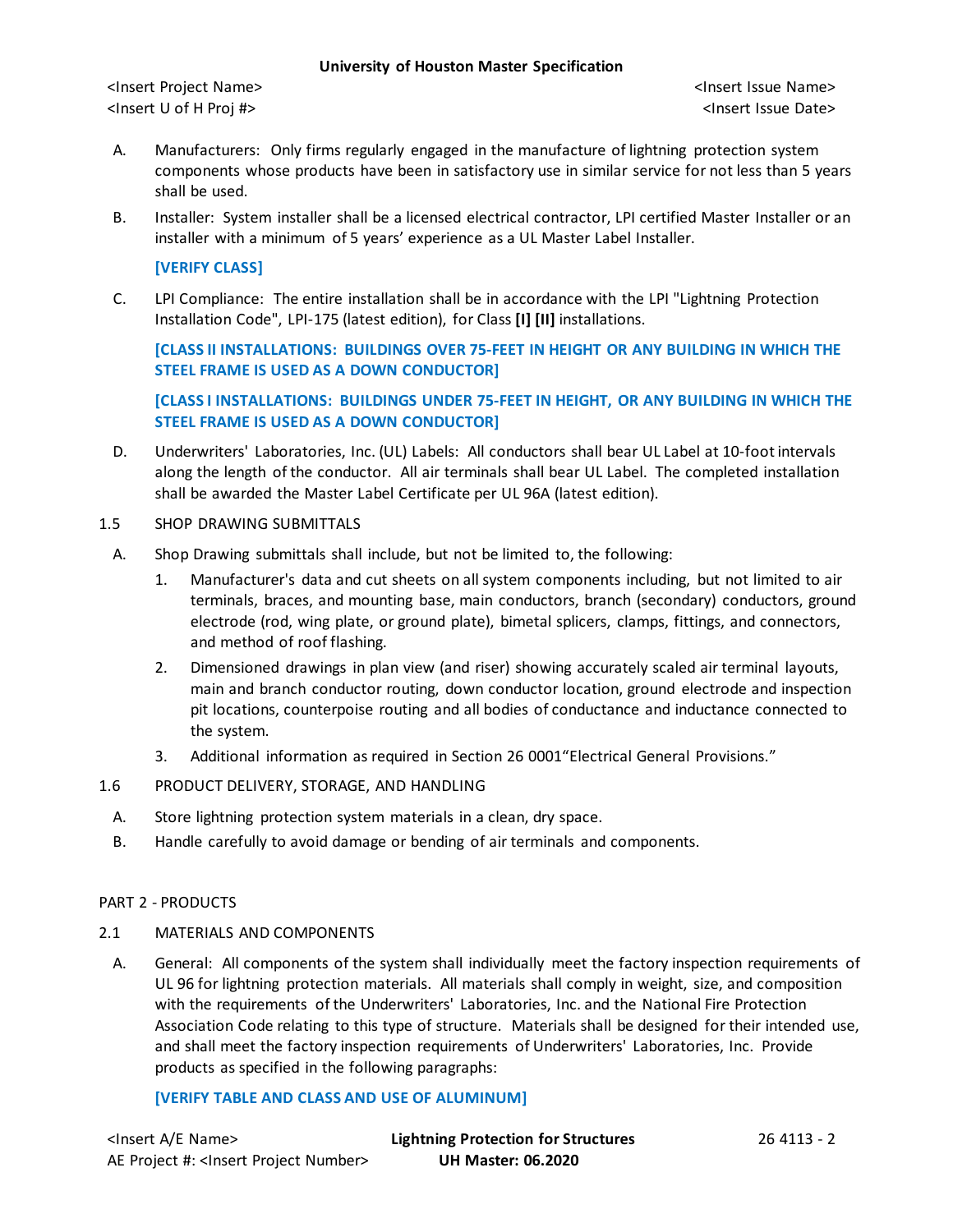<Insert Project Name> <Insert Issue Name> <Insert U of H Proj #> <Insert Issue Date>

- 1. Air Terminals: Chrome-tipped, solid copper **[or aluminum]**, 98 percent conductivity, sized per Section 4 Table **[4-1.1.1.1] [4.1.1.1.2]**, Class **[I] [II]** of NFPA 780 (latest edition).
- 2. Air Terminal Base Plate: Compatible copper**[,] [or]** copper alloy **[or aluminum]** suitable for intended mounting.
- 3. Main and Secondary Conductors, Class **[I] [II]**: Copper **[or aluminum]** conductors, sized per Section 4, Table **[4.1.1.1.1] [4.1.1.1.2]**, Class **[I] [II]** of NFPA 780 (latest edition).
- 4. Ground Electrode: Copper rod, wing plate, or ground plate as required by soil conditions and as required for optimum performance of entire system. Aluminum will not be acceptable.
- 5. Miscellaneous Hardware: Copper **[or aluminum]**, electrically compatible with other major components of the system.
- 6. Fasteners: UL-approved type of noncorrosive metal having ample strength to support the conductor.
- 7. Connectors: Provide connectors as follows:
	- a. Cable Connectors: UL-approved copper, copper-bronze, or cast bronze for use with copper conductors. Provide screw-pressure type using stainless steel bolts and nuts. An UL-approved fusion weld similar to "Cadweld" may be used for underground copper connections.
	- b. Connections to Building Steel or Reinforcing Steel: UL-approved fusion weld similar to "Cadweld".
	- c. Dissimilar Metals: UL-approved bimetallic connector.
	- d. Connections to Ground Rods: A UL-approved clamp, or a UL-approved exothermic weld similar to "Cadweld".

# PART 3 - EXECUTION

# 3.1 CERTIFICATION

- A. General: The entire installed lightning protection system shall be an LPI-certified lightning protection system complying with requirements of UL 96A (latest edition) for a Master Label C, which shall be furnished. The installation shall be in accordance with recognized industry practices to ensure that products serve the intended function. All parts of the Lightning Protection System shall be bonded together. The Lightning Protection System shall be installed by a bonded Lightning Protection System Contractor who specializes in lightning protection system engineering and installation.
- B. Equipment shall be located as inconspicuously as possible. Wiring run inside building shall be installed in conduit. Provide installation diagrams for approval by Architect and Engineer before proceeding.

# 3.2 INSTALLATION

# VERIFY USE OF ALUMINUM

- A. Aluminum Materials:
	- 1. Aluminum conductors shall not be permitted for installation underground or in corrosive or salt laden atmospheres. If aluminum systems are employed, suitable bimetallic connectors shall be used ahead of the copper ground electrode and counterpoise.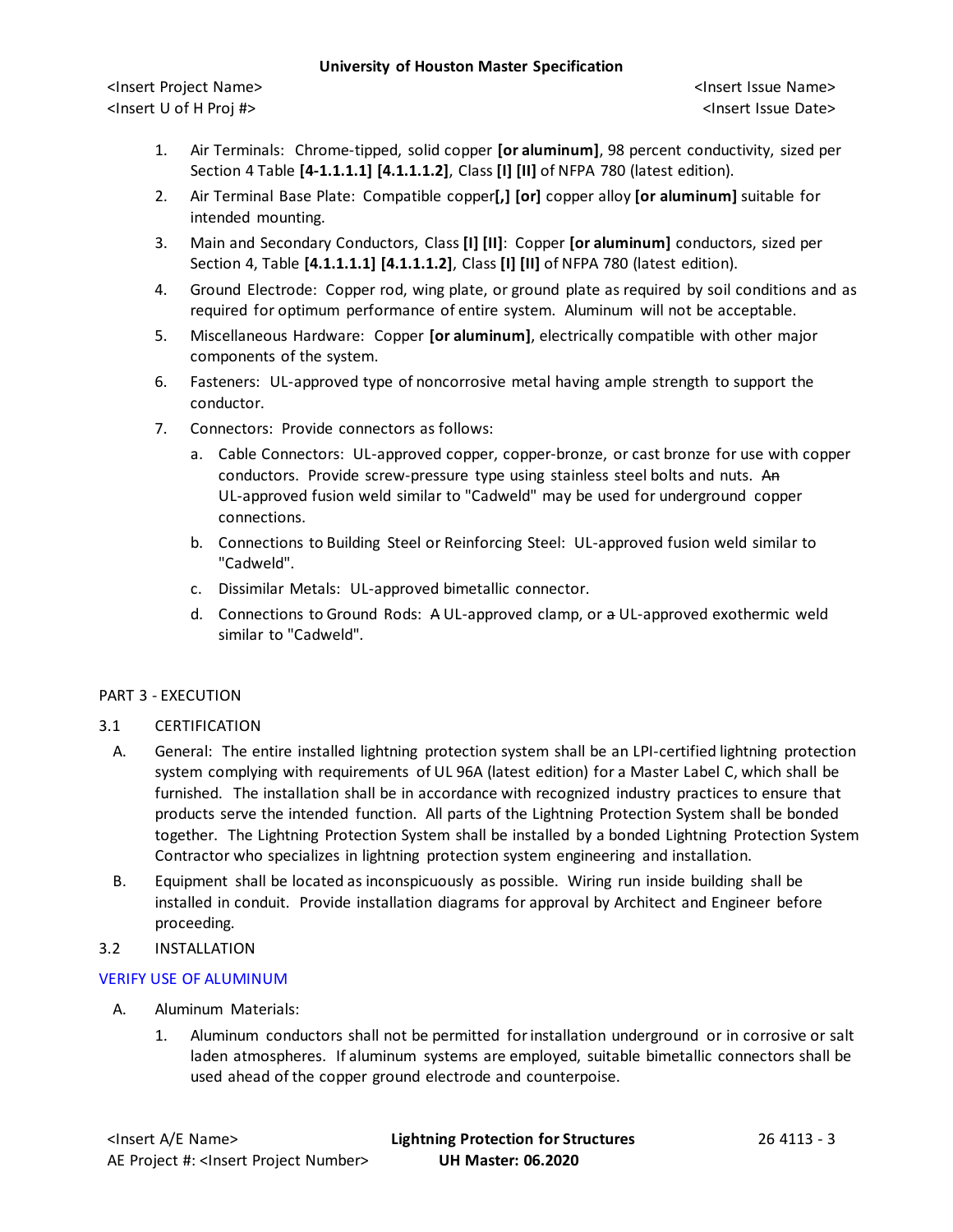<Insert Project Name> <Insert Issue Name> <Insert U of H Proj #> <Insert Issue Date>

- 2. Aluminum materials may be employed at any location where aluminum materials are used on the structure, are contiguous to the lightning protection system elements, and are approved by the Engineer. All aluminum elements shall be sized for equal ampacity and conductivity as required for copper.
- B. Exothermic Welds: Exothermic welds will not be permitted on loose weave conductors, but may be used on conductors which are stranded tightly, for sizes 197 MCM and larger.
- C. Down Conductors: Down conductors shall be concealed at all points within the structure.
- D. Visual Access: All points of connection shall have visual access. Provide visual access via inspection pits and similar means.
- E. Cable Runs: Provide a perimeter cable run around the perimeter of the main roof and all penthouses. Provide other cable runs to meet specified requirements. Provide downleads as required to bond cable runs to ground electrodes. Where building structure is steel, the building steel may be used for downleads where permitted.
	- 1. Roof: Exposed and fastened 3 feet on center maximum. Cable bend shall be minimum 8 inch radius with maximum 90-degree bends.
	- 2. Underground: Copper cable direct buried.
	- 3. Down Conductors: Concealed and installed in a minimum one inch PVC conduit.
- F. Air Terminals: Provide 18 inch projection air terminals at a maximum spacing of 20 feet around perimeter cable runs, and 24 inch projection air terminals at a maximum spacing of 25 feet apart through the center of flat roofs.
- G. Metal Bodies of Conductance: Bond all metal bodies of conductance which are located on the roof to the lightning protection system. This includes, but is not limited to exhaust fans, vents, handrails and ladders, metal screens and panels, air conditioning units, pumps, hatches, flag poles, antennas, and any metal body which exceeds the height of air terminals.
- H. Metal Bodies of Inductance: Bond all metal bodies of inductance located within 6-feet of a cable run or bonded object to the Lightning Projection System. This includes, but is not limited to: flashings; metal coping caps; gravel guards; fascias; roof drains; downspouts; interior ducts, equipment and piping; or in general, any isolated body at or below the roof in the 6-footzone mentioned above.
- I. Roof Penetrations: Use properly flashed fittings for non-leaking roof penetrations at downleads and other areas where roof penetrations are required.
- J. Ground Electrodes: Ground rods shall be driven so that the bottom of the rod is at least 10-feet below grade and not less than 2-feet from the building wall.

# **LOOP ONLY REQUIRED FOR UL 780**

- **K. [Ground System Loop Interconnection: Lightning ground rods specified shall be interconnected with a bonding loop conductor below the building slab. The loop thus formed shall be bonded to the electric service ground and the transformer ground rods at the point of attachment to the ground rods. Ground connections shall interconnect with the main conductive grounding system of the structure.]**
- **L. [Provisions: Install air terminal devices and down conductors such that the future vertical expansion of the building may incorporate these devices.]**
- 3.3 TESTING